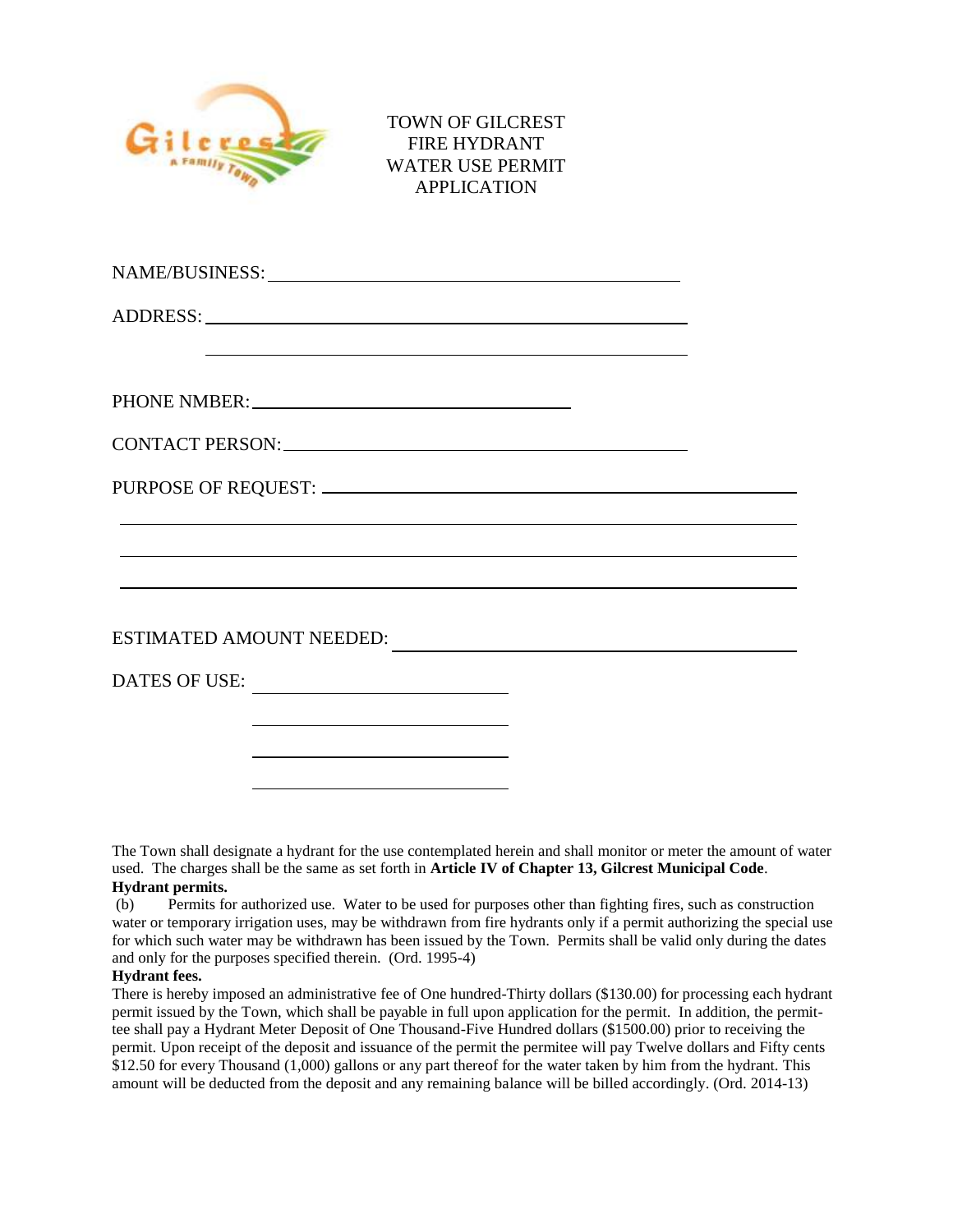

TOWN OF GILCREST FIRE HYDRANT USE PERMIT

| PERMIT HOLDER: University of the contract of the contract of the contract of the contract of the contract of the contract of the contract of the contract of the contract of the contract of the contract of the contract of t |  |
|--------------------------------------------------------------------------------------------------------------------------------------------------------------------------------------------------------------------------------|--|
|                                                                                                                                                                                                                                |  |
|                                                                                                                                                                                                                                |  |
|                                                                                                                                                                                                                                |  |
| DATES/TERM: University of the Second DATES/TERM:                                                                                                                                                                               |  |

CONDITIONS: This Permit shall be valid only during the dates, only for the purposes and only at the hydrant specified herein.

This Permit may be denied or revoked for any reasonable utility-based cause.

DATE AUTHORIZATION

By signing hereof the party agrees to be bound by the terms set forth above.

PERMIT HOLDER